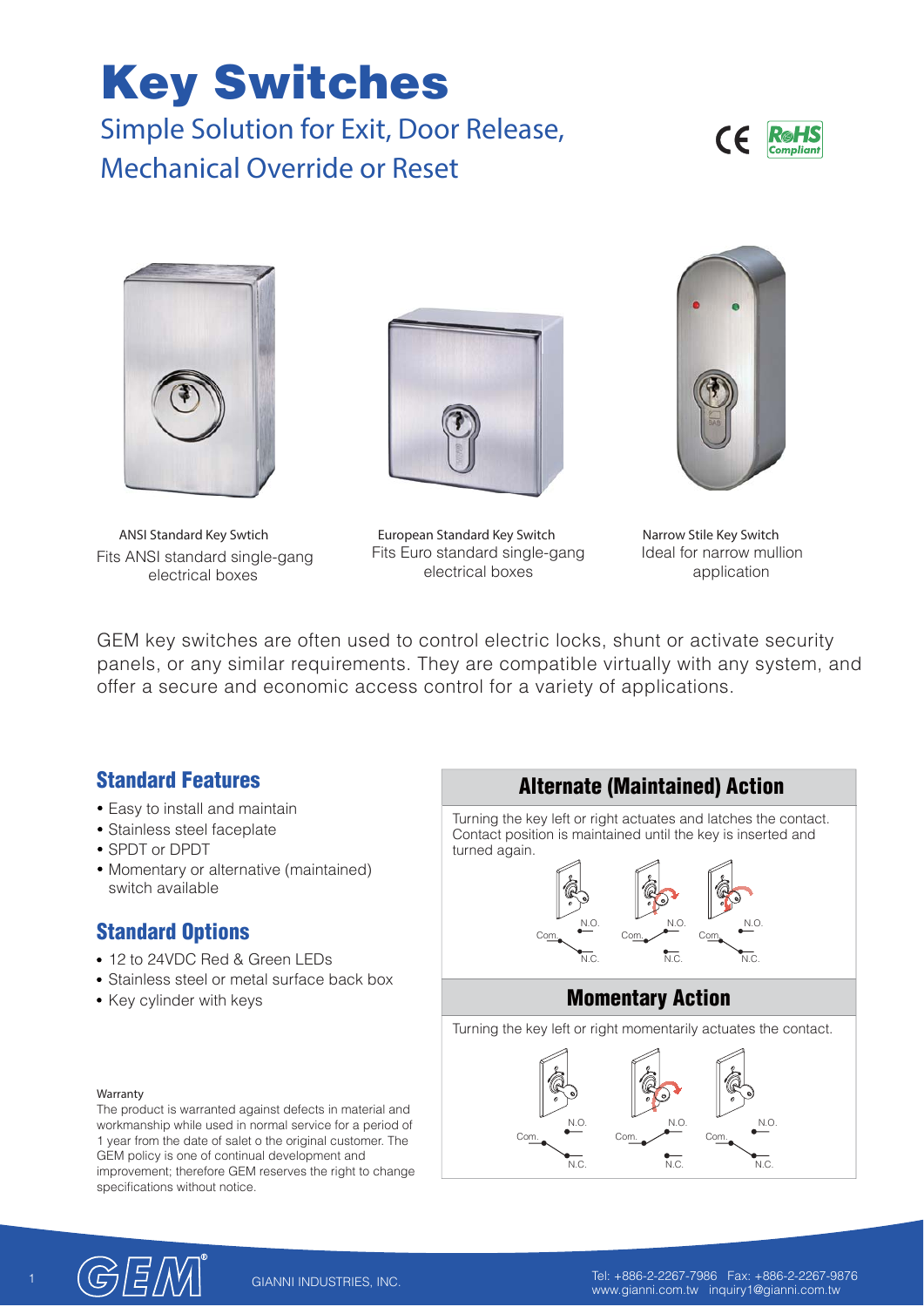# **ANSI Standard Key Switches**

| <b>Models</b>  | <b>Switch</b><br>Rating | <b>Contact</b> | <b>Switch Type</b>                     | <b>Options</b>  |            |                            |
|----------------|-------------------------|----------------|----------------------------------------|-----------------|------------|----------------------------|
|                |                         |                |                                        | <b>Back Box</b> | <b>LED</b> | <b>Cylinder &amp; Keys</b> |
| <b>KS-500</b>  | 5A/125VAC               | <b>SPDT</b>    | Momentary                              |                 |            |                            |
| <b>KS-700W</b> | 5A/125VAC               | <b>SPDT</b>    | Momentary<br>or Alternate (Maintained) |                 |            |                            |
| <b>KS-750</b>  | 5A/125VAC               | SPDT or DPDT   | Alternate (Maintained)                 |                 |            |                            |

Note: For KS-750, SPDT switch model comes with LED.



# **Optional Accessories**



#### **Dimensions**





2 Tel: +886-2-2267-7986 Fax: +886-2-2267-9876<br>www.gianni.com.tw inquiry1@gianni.com.tw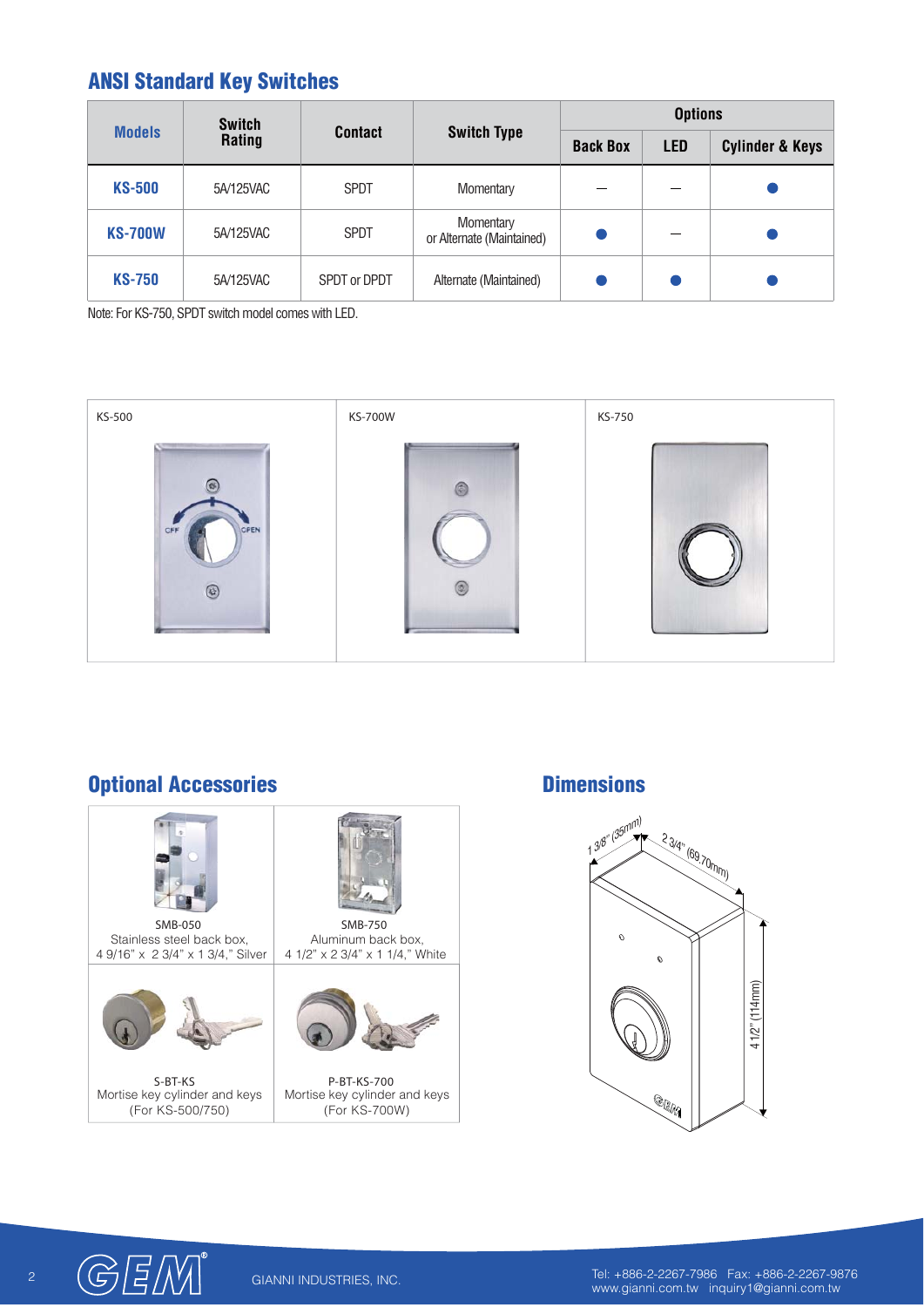# **European Standard Key Switches**

| <b>Models</b>   | <b>Switch</b><br>Rating | <b>Contact</b> | <b>Switch Type</b>                     | <b>Options</b>  |            |                            |
|-----------------|-------------------------|----------------|----------------------------------------|-----------------|------------|----------------------------|
|                 |                         |                |                                        | <b>Back Box</b> | <b>LED</b> | <b>Cylinder &amp; Keys</b> |
| <b>KS-7510A</b> | 4A/125VAC               | <b>SPDT</b>    | Momentary                              |                 |            | Included                   |
| <b>KS-800</b>   | 5A/125VAC               | SPDT or DPDT   | Alternate (Maintained)                 |                 |            |                            |
| <b>KS-810</b>   | 5A/125VAC               | SPDT or DPDT   | Momentary                              |                 |            |                            |
| <b>KS-860</b>   | 5A/125VAC               | <b>SPDT</b>    | Momentary<br>or Alternate (Maintained) |                 |            |                            |

Note: For KS-800/810, SPDT switch model comes with LED.



#### **Optional Accessories**



Aluminum back box, 85.5 x 85.5 x 38mm, Silver



Euro-profile key cylinder and keys

#### **Dimensions**



All dimensions in mm



3 Tel: +886-2-2267-7986 Fax: +886-2-2267-9876<br>www.gianni.com.tw inquiry1@gianni.com.tw